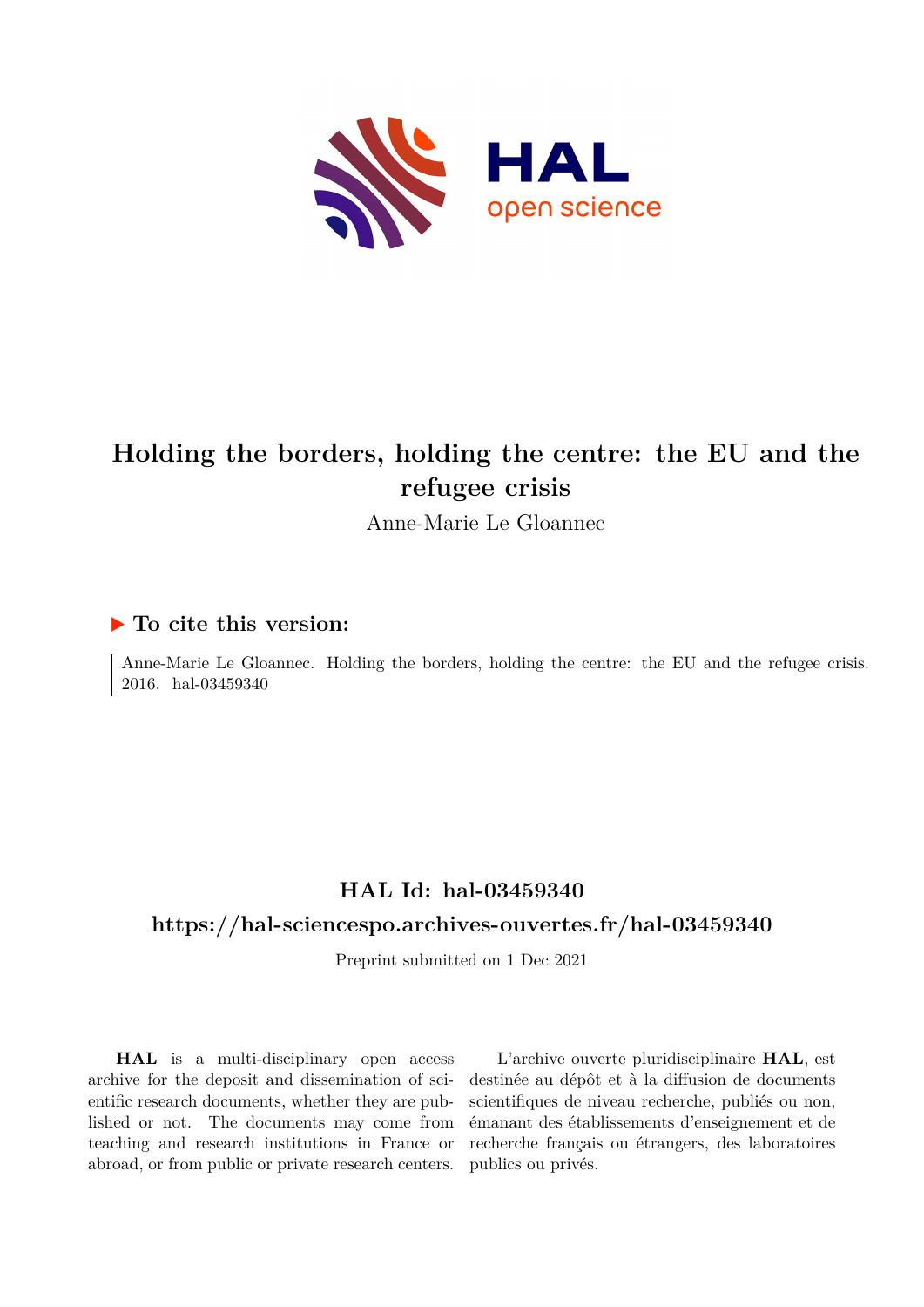

# **Holding the borders, holding the centre: the EU and the refugee crisis**

### Anne-Marie Le Gloannec

#### **Summary**

What has come to be called the 'refugee crisis' is the latest in a series of crises bedevilling the European Union – the four-fold monetary, budgetary, economic and financial 'Euro-crisis'; a geopolitical security challenge posed by Russia's invasion of Ukraine, the war in Syria and incursions into NATO airspace, and a looming Brexit, combined with the possible fragmentation of old EU member states like the United Kingdom and Spain. The 'refugee crisis' is the most serious of all. It encapsulates the EU's failings and failures that other crises laid bare: the lack of long-term prevision and strategy, an overburdened decision-making system, and an outmoded conception of sovereignty. It goes to the very heart of the EU, for three reasons: Firstly, the cleavages it creates between member states add to those that have been dividing the EU since the early days of the Euro-crisis; secondly, the massive displacement of populations gives rise to complex problems, sparking controversies that weaken the social and political fabric of individual member states and feed into populism and xenophobia; and, thirdly, the German Chancellor, who has played a crucial role in alleviating, if not solving, other crises, is facing domestic and European rebellions for her handling of the refugee issue. Will the agreement that the EU and Turkey concluded on 18 March 2016 manage to limit the influx of refugees, patch up differences, and re-establish Angela Merkel's authority in Germany and in the Union?

#### **Introduction**

The agreement reached by the EU and Turkey on Friday 18 March is aimed at limiting and controlling the arrival of migrants on the European continent, re-establishing order at the EU's external and internal borders, and alleviating social and political tensions in individual member states, while preserving the unity of the Union. Migrants crossing the Aegean will be sent back to Turkey; for each migrant returned, a Syrian refugee will be resettled to one of countries of the European Union, though the total number of re-settled individuals will be capped at 72,000. Legal mechanisms of re-settlement are intended to dry up the Aegean and Balkan routes, and limit what has been seen as massive, disorderly arrivals of refugees in the EU.

However, the agreement gives rise to as many questions as it purports to solve. For implementation it relies heavily on the willingness of a neighbour, Turkey, and does not differ from previous EU migration and border policies that have entailed outsourcing control and security to the European periphery. It does not address the issue of non-Syrian refugees who, desperate for new routes, will fall prey to more dangerous smugglers; and it raises questions as to whether capping the number of re-settled refugees will deter others from sneaking into the EU.

This Policy Brief examines the causes of the current 'Eurorefugee crisis', debunking some common misconceptions, and underlining the weaknesses of the EU's policies and decision-making system. In particular, it points at the EU's failure to foresee and prevent the crisis, due to the misconceived policy of outsourcing border and migration controls. Finally, it enquires into the resilience of the EU and of the German Chancellor.

#### **Causes: A bundle of micro- and macro-decisions**

The EU cannot be held responsible for the massive arrival of refugees on its territory in 2015 and 2016, nor can Chancellor Merkel. Actually, the current wave of arrivals dates back to 2011, with rebellion, repression and descent into war in Libya and Syria, and chaos in failed states from Afghanistan to Africa. In 2010, 100,000 undocumented migrants (the term refers to both 'economic migrants' and individuals who are persecuted or fleeing from war zones) crossed the external borders of the EU. According to Frontex, there were 140,000 in 2011, and 280,000 in 2014. Their numbers kept rising as chaos spread and took root. Certainly, it may be argued that Western countries withdrew too quickly from Libya after the military intervention in 2011, and failed to pacify Afghanistan and Iraq. Yet these criticisms gloss over complex domestic and regional dynamics, the lack of national cohesion, the instrumentalization of religion, and the prevalence of secu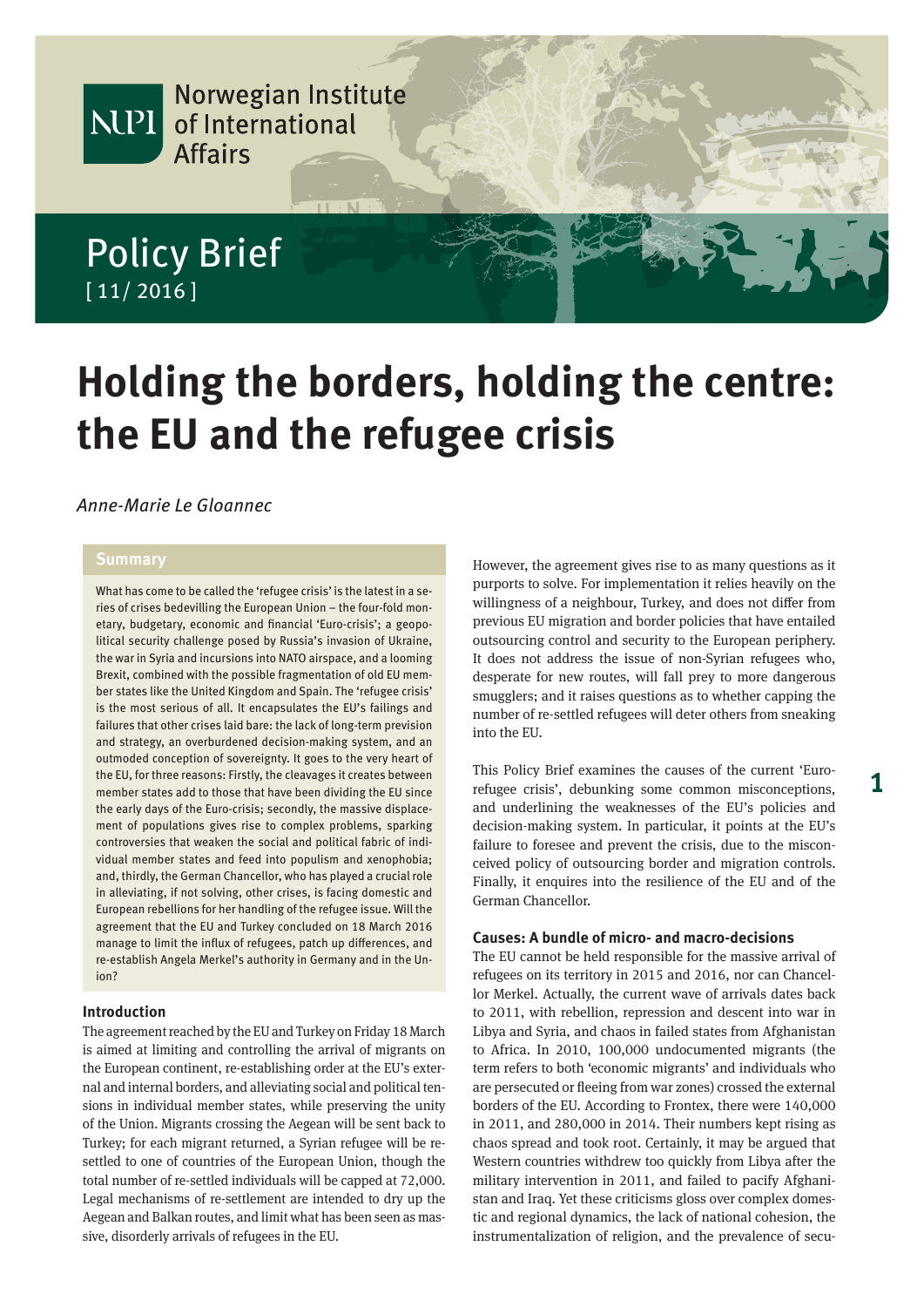rity apparatuses over civil administrations, particularly in Arab states. In 2015 came a drastic increase in the number of departures, from Syria and Iraq or from refugee camps in neighboring countries, as ISIS consolidated its foothold there and, as of September Russia started bombing moderates and civilians, or from Eritrea, Sudan or Somalia. Barred from returning home, refugees looked to the next harbour: the European Union.

Nor is it correct to attribute to Chancellor Merkel the decision to fling wide open the doors to refugees in August 2016. Certainly, she raised her voice to welcome refugees, mainly Syrians. On 31 August, while conceding that some confusion reigned, she made a forceful statement that she would often repeat in the following months: 'We can do it' (Wir schaffen das). A few days later, Germany and Austria embraced the refugees who had remained behind when Hungary closed its borders. We can only hazard guesses at the reasons that motivated the Chancellor's decision. Those who recalled the removal of barbed wire along the Hungarian–Austrian border in May 1989, leading to the liberation of Eastern Europe and the reunification of Germany and indeed of the continent, were shocked to see another Hungarian government erecting a fence. The Chancellor referred to a 'humanitarian imperative', an expression coined by her close confidante Peter Altmaier, head of Chancellery and Minister for Special Affairs. She also recognized that those EU member states where refugees first set foot, Greece essentially, could not be left alone to deal with a massive influx of newcomers. The decision was also part of an attempt to refurbish Germany's image that had been tarnished by the government's pro-austerity policy towards Athens. The widely circulated and influential newspaper Bild started a campaign, '#welcomerefugees', to rebuild Germany's credit among EU members. Other reasons stemmed from longer-term calculations. In 2014, the Chancellor had hailed Germany as Einwanderungsland, a country of immigration and diversity, to counter adverse demographic trends and the declining workforce there.

Chancellor Merkel gave Europe a voice, the voice that the Arab rebels should have heard early on in 2011. But she did not alter the course of events that had taken shape before. Many actors – not only individuals who decided to head for Europe, but also administrations and governments – contributed to the rising tide of refugees. At the beginning of 2015, the German Federal Office for Migration and Refugees (Bundesamt für Migration und Flüchtlinge, BAMF), an agency of the Ministry of the Interior, decided to streamline the procedures for asylum-seekers from Syria, Iraq and Eritrea. On 21 August, it ultimately stopped enforcing the deportation of Syrian refugees to the first country of arrival. From then on, Germany opened its door to refugees without having them first registered in the country of first arrival, and made it much easier for Syrians, Iraqis and Eritreans to obtain asylum. Here again, various reasons came into play. BAMF had been hurt by austerity measures, and, because of its limited capacities, a considerable backlog in the treatment of claims had built up over the years. With the dramatic deterioration of the situation in their countries, the case of Syrians, Iraqis and Eritreans seemed relatively clear. Finally, the cost, inefficiency, and often illegality of deportation ruled out any other policy. BAMF merely made official what had become reality over the previous few years. As early as August 2016, the Minister of the Interior, Thomas de Maizière, predicted that 800,000 migrants would reach Germany by the end of the year. Others already spoke of a million.

#### **The EU's mistakes: Outsourcing**

The European Union made several serious mistakes. First, even though EU agencies and institutions, like Frontex and the DG Home Affairs, were aware of the growing number of arrivals well before 2015, no strategy was devised. Over the years, the European Council has increasingly become the strategic centre of EU decision-making, for several reasons: not least because member states have come to discard the Monnet Method for the sake of sovereignty, including Berlin since the latter part of the 1990s. Angela Merkel came also to believe that locating decision-making in the European Council would promote speed and efficiency. The converse actually happened. As crises emerged, the European Council met with increasing frequency, organizing ordinary or extraordinary meetings that pre-empted or bypassed the Council of Ministers. It became overburdened. When asked why the EU had not foreseen the upcoming crisis, a German minister retorted that he could not 'multi-task'.

Taken off guard, the European Council could not quickly and efficiently elaborate a strategy, which had for years been piecemeal at best, devised for a time when the influx of migrants was less heavy. The abolition of internal borders just before and after the fall of the Berlin Wall, the necessity of guarding the EU's external borders, the onslaught of wars in the former Yugoslavia, the greying of the continent, and the plight of refugees, many of whom died at sea trying to reach the shores of Europe, should have prompted the EU to adopt common migratory, refugee and border policies. For years, international organizations like the High Commission for Refugees, or NGOs like Amnesty International or Human Rights Watch had been urging the EU to create and implement a policy that would allow safe passage for refugees who 'have the right to have rights' (Hannah Arendt). Instead, the Europeans stuck to national policies that limited economic migration, avoided establishing common external border controls worthy of the name, and cobbled together a policy towards migrants which they essentially outsourced to the EU's internal and external peripheries – with fatal consequences.

The Dublin Convention and Regulations require the countries of first arrival in the EU – essentially Greece, Italy and Spain – to register migrants and examine their claims, in order to prevent asylum-seekers from filing requests in several member states simultaneously. The outer periphery was also drawn in to filter transit and arrivals. Re-admission agreements were signed between the EU or individual member states and neighbouring countries – or countries farther away – requiring the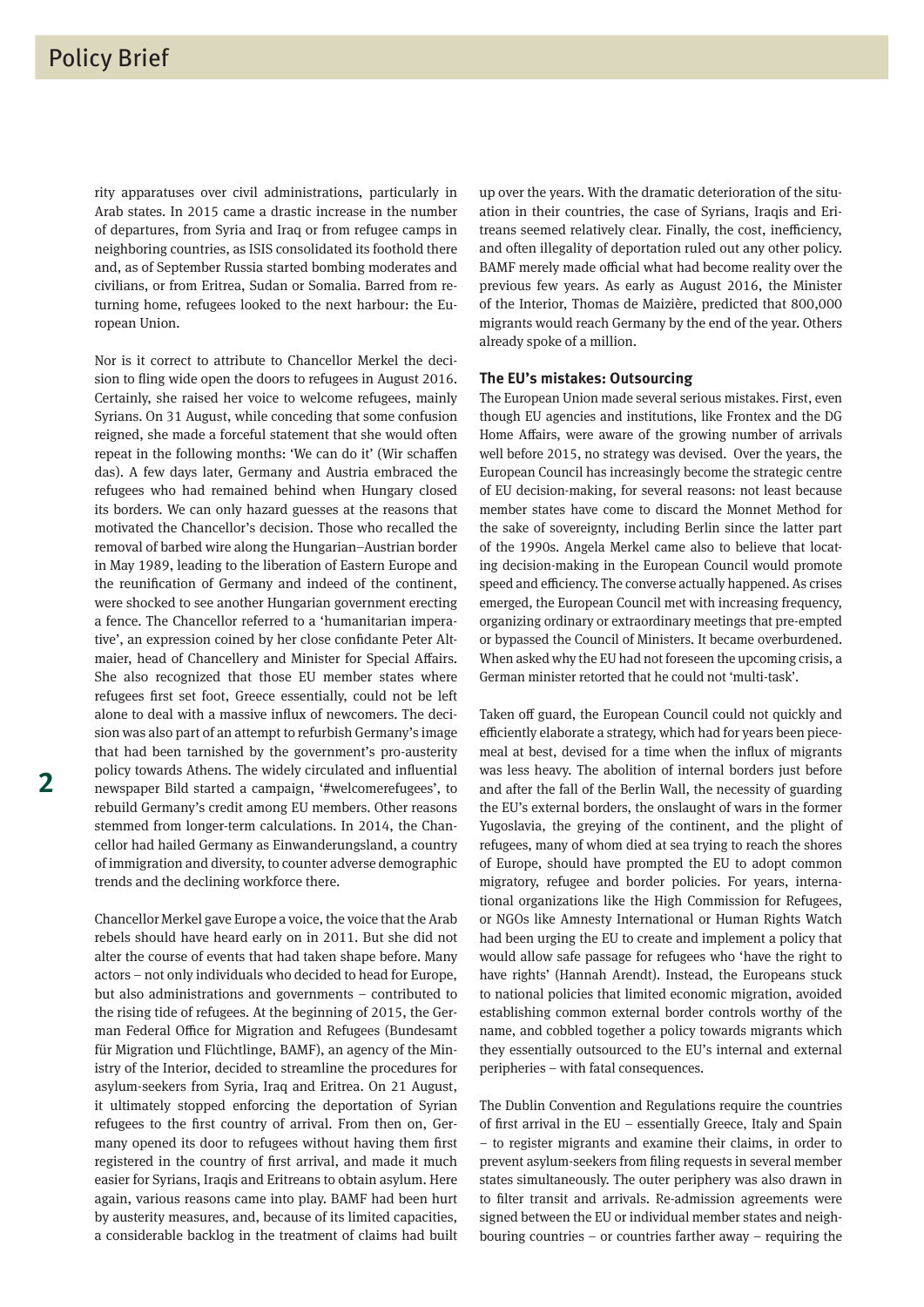latter to readmit nationals or third-countries nationals who enter the EU illegally through their territory, in exchange for financial and technical help. The EU seemed well protected by a twin frontier – as long as the governments of the internal and external periphery were able and willing to play the game.

However, the EU member states that are the main countries of first arrival are economically poor, and administratively understaffed. A European Refugee Fund (ERR) was created to improve accommodation infrastructure, and legal assistance to refugees, and Frontex helped register asylum-seekers at points of entry. However, both had limited funding and scope of action. Furthermore, Greece is currently in breach of international law. After the European Court of Human Rights ruled, in 2011, that the country did not respect the rights of refugees, other EU courts stopped returning migrants to Greece. Led by Alexis Tsipras, the coalition of the left-wing party Syriza and national conservative and populist ANEL, which came to power in Greece in January 2015, decided to abide by certain international commitments, and to stop deporting to their countries of origin those refugees who had not applied for asylum but who belonged to categories that needed protection. More surprisingly, Athens refrained from requesting EU emergency support. It might have wanted to obtain revision of a policy that places on Greece – and a few other states – the onus of guarding the EU's borders. Building up capacity and facilities, and detaining economic migrants and asylum-seekers in pre-removal centres, as the previous government had, would have been tantamount to supporting the 'common refugee policy' – besides disregarding principles. The government also probably used the crisis as a bargaining chip to obtain more help from the EU to meet the heavy financial and societal costs of the migrant influx, and to widen its room for manoeuvre in negotiating with international and European institutions the financial and economic terms of a settlement in the Eurozone.

#### **Europe's quandary**

Meanwhile, outsourcing has played into the hands of countries of the external periphery, some of which are governed by authoritarian regimes whose main concern is certainly not the welfare of their own populations, let alone of migrants. In the past, Colonel Qaddafi obtained funding and recognition in return for keeping migrants at bay, but the EU was hardly in a position to verify the conditions under which they lived. While hosting more than two million refugees on its soil, most of them in dire straits, Turkey also exploits the current crisis to embarrass the EU and exact concessions. The Turkish authorities are said to have turned a blind eye to smugglers who exploit refugee vulnerabilities. Between September 2015 and March 2016, when the EU–Turkey agreement was struck, the Turkish government also used strong-arm tactics to try to wrench concessions from the EU in return for guarding European coasts and re-admitting migrants crossing the Aegean. EU membership negotiations that had come to a standstill because

of the blockade over Cyprus, the opposition of President Sarkozy, and Ankara's turn towards illiberalism, were to be re-invigorated – while, at the same time, President Erdoğan derided the European Union, and railed against democracy. Yet the agreement struck on 18 March does not grant the Turkish government everything it asked for in return for readmitting all migrants crossing the Aegean, heeding their rights according to international law, and ensuring decent conditions thanks to funds allocated by the Commission. At present, Turkey does not meet all the conditions necessary to open up new chapters but one on budgetary matters, or to allow visa liberation. Moreover, the disbursement of twice €3 billion must be traceable. In this regard, the Commission and the Council are not flouting requirements. Given these circumstances, it seems far from certain that the Turkish government will abide by its commitments and keep refugees on its soil, let alone under acceptable conditions.

Further, while the EU has imposed conditionality in certain areas, it disregards the dire state of democracy, human and minority rights in Turkey, as well as the rights of migrants. It has entered into an agreement with a government that has become increasingly authoritarian, that has imprisoned liberals, dismissed them from their jobs, and that has restarted a bloody war against its Kurdish minority. The EU is also turning against refugees. While in theory asylumseekers may file claims in Greece and enjoy the right of appeal, which would prevent Turkish or Turkish-Kurdish asylum seekers from being returned to Turkey, the capacities of the Greek authorities to examine claims remain limited despite the help that the EU is slowly providing. It is also doubtful that a government that sets aside the rights of parts of its own population would respect the rights of refugees. Since Ankara has not signed the New York Protocol granting rights to non-Europeans refugees, but gives them only temporary protection according to a regulation it adopted in 2014, it may return then to their home countries. For EU member states, in this case Greece, to declare Turkey a 'safe third country' is simply one bridge too far.

#### **Conclusion: Will Merkel survive?**

The EU contravened its own principles in agreeing to send refugees back to Turkey. Criticism has not spared Angela Merkel, who hammered out the agreement with the Turkish Prime Minister and capped the number of Syrian refugees who can be re-settled to the EU, though she has repeatedly rejected the notion of Obergrenze (upper limit) in her own country. Merkel cannot escape the dilemma that states face: According to international law, refugees have the right to seek protection, also by illegally crossing borders. Yet states have to control their borders, maintain order and ensure the security of their citizenry – although the definition of order and security is political and varies according to governments and majorities. The German Chancellor has lost her moral compass. But can she consolidate her position and salvage the Union?